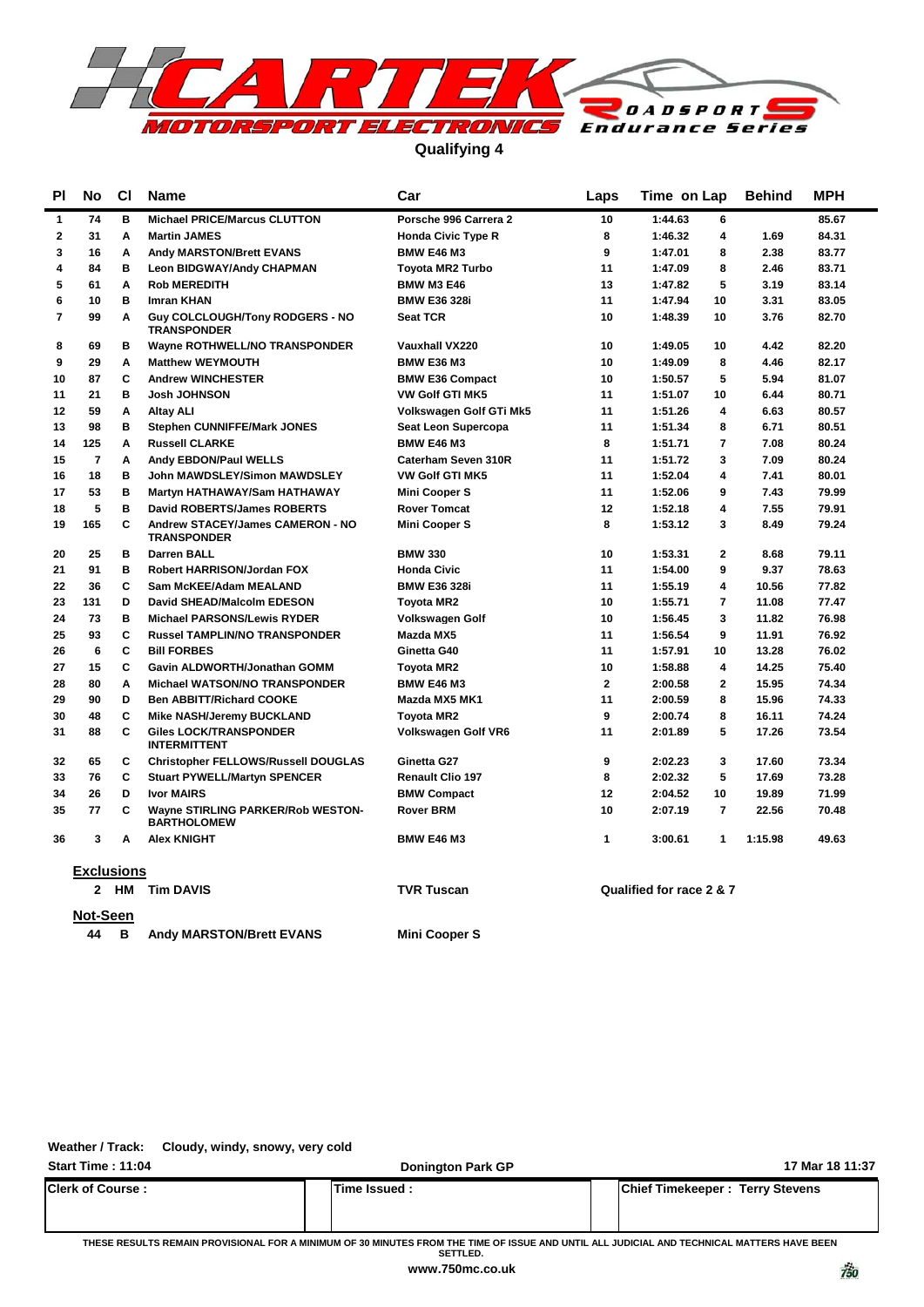## **Cartek Roadsports Series**

| LAP TIMES - Qualifying 4 |  |  |  |  |
|--------------------------|--|--|--|--|
|--------------------------|--|--|--|--|

| $\mathbf{2}$   | <b>Tim DAVIS</b>      |                                                                                   |                           |                           |                |                           |                            |                |                      |                |                            |  |  |  |
|----------------|-----------------------|-----------------------------------------------------------------------------------|---------------------------|---------------------------|----------------|---------------------------|----------------------------|----------------|----------------------|----------------|----------------------------|--|--|--|
|                | Lap<br>$1 \quad \Box$ | $\sim$ $\sim$ 1<br>2:03.46                                                        | $\mathbf{2}$<br>1:58.85   | $\mathbf{3}$<br>1:50.06   | 4<br>1:47.39   | 5 <sup>1</sup><br>1:59.55 | $6^{\circ}$                | 7 <sup>7</sup> | 8                    | 9              | 10 <sup>°</sup>            |  |  |  |
| $\mathbf{3}$   | <b>Alex KNIGHT</b>    |                                                                                   |                           |                           |                |                           |                            |                |                      |                |                            |  |  |  |
|                | Lap<br>$1 \quad \Box$ | $\sim$ 1<br>3:00.61                                                               | $\overline{\mathbf{2}}$   | $\overline{\mathbf{3}}$   | $\overline{4}$ | 5 <sub>5</sub>            | $6^{\circ}$                | $\mathbf{7}$   | 8                    | $\overline{9}$ | 10 <sup>°</sup>            |  |  |  |
| 5              | <b>David ROBERTS</b>  |                                                                                   |                           |                           |                |                           |                            |                |                      |                |                            |  |  |  |
|                | Lap                   | $\sim$ 1                                                                          | $\overline{2}$            | $\mathbf{3}$              | 4              | 5 <sup>1</sup>            | 6                          | $\mathbf{7}$   | 8                    | $\overline{9}$ | 10 <sup>°</sup>            |  |  |  |
|                | $1 \quad \Box$        | 2:05.97                                                                           | 1:53.80                   | 1:52.51                   |                | 1:52.18  1:55.76          | 3:29.07                    | 2:06.78        | 1:56.32              | 1:55.03        | 1:55.51                    |  |  |  |
|                | 11                    | 2:18.36                                                                           | 2:30.42                   |                           |                |                           |                            |                |                      |                |                            |  |  |  |
| 6              |                       | <b>Bill FORBES</b>                                                                |                           |                           |                |                           |                            |                |                      |                |                            |  |  |  |
|                | Lap                   | $\sim$ 1                                                                          | $\overline{2}$            | $\mathbf{3}$              | $\overline{4}$ | 5 <sup>1</sup>            | $\overline{\phantom{a}}$ 6 | $\mathbf{7}$   | 8                    | 9              | $-10$                      |  |  |  |
|                | $1 \quad \Box$        | 2:11.82                                                                           | 2:03.62                   | 2:00.71                   |                | 2:03.74  1:58.51          | 1:59.12                    | 2:06.72        | 1:59.73              | 1:58.54        | 1:57.91                    |  |  |  |
|                | 11                    | 2:24.90                                                                           |                           |                           |                |                           |                            |                |                      |                |                            |  |  |  |
| $\overline{7}$ |                       | <b>Andy EBDON</b>                                                                 |                           |                           |                |                           |                            |                |                      |                |                            |  |  |  |
|                | Lap<br>$1 \quad \Box$ | $\sim$ 1<br>2:07.78                                                               | $\overline{2}$<br>1:53.68 | 3 <sup>1</sup><br>1:51.72 | 4              | 5 <sub>1</sub>            | 6<br>1:55.55               | 7 <sup>7</sup> | 8<br>3:31.54 1:54.84 | 9<br>1:54.58   | 10 <sup>°</sup><br>1:52.50 |  |  |  |
|                | 11                    | 2:06.24                                                                           |                           |                           |                |                           |                            |                |                      |                |                            |  |  |  |
| 10             | <b>Imran KHAN</b>     |                                                                                   |                           |                           |                |                           |                            |                |                      |                |                            |  |  |  |
|                | Lap                   | $\sim$ $\sim$ 1                                                                   | $\overline{2}$            | $\mathbf{3}$              | 4              | $5 -$                     | $6^{\circ}$                | $\mathbf{7}$   | 8                    | 9              | 10                         |  |  |  |
|                | $1 \quad \Box$        | 2:03.34                                                                           | 1:51.23                   | 1:49.61                   |                | 2:16.12  1:48.92          | 1:49.77                    | 2:13.25        | 2:34.08              | 1:49.24        | 1:47.94                    |  |  |  |
|                | 11                    | 2:27.73                                                                           |                           |                           |                |                           |                            |                |                      |                |                            |  |  |  |
| 15             | <b>Gavin ALDWORTH</b> |                                                                                   |                           |                           |                |                           |                            |                |                      |                |                            |  |  |  |
|                | Lap                   | $\blacktriangleleft$                                                              | $\overline{2}$            | $\mathbf{3}$              | 4              | $5 -$                     | 6                          | $\mathbf{7}$   | 8                    | 9              | 10 <sup>°</sup>            |  |  |  |
|                |                       | 1 2:09.71 2:05.47                                                                 |                           | 2:00.25                   | 1:58.88        | 2:07.97                   | 4:12.95                    |                | 2:08.89 2:04.66      | 2:09.82        | 3:30.86                    |  |  |  |
| 16             |                       | <b>Andy MARSTON</b>                                                               |                           |                           |                |                           |                            |                |                      |                |                            |  |  |  |
|                |                       | $Lap$ 1                                                                           | $\mathbf{2}$              | 3                         | 4              | 5                         | 6                          | $\mathbf{7}$   | 8                    | 9              | 10 <sup>°</sup>            |  |  |  |
|                |                       | 1 2:00.75 1:53.73 1:49.33 2:24.71 4:03.08 2:47.83 2:08.87 1:47.01 2:27.59         |                           |                           |                |                           |                            |                |                      |                |                            |  |  |  |
| 18             |                       | <b>John MAWDSLEY</b>                                                              |                           |                           |                |                           |                            |                |                      |                |                            |  |  |  |
|                | Lap                   | $1 \t 2 \t 3$                                                                     |                           |                           |                |                           |                            |                | 4 5 6 7 8 9 10       |                |                            |  |  |  |
|                |                       | 1 2:08.02 1:56.11 1:53.20 1:52.04 2:04.59 3:53.86 1:57.06 1:56.09 1:55.61 1:59.06 |                           |                           |                |                           |                            |                |                      |                |                            |  |  |  |
|                |                       | 11 2:30.81                                                                        |                           |                           |                |                           |                            |                |                      |                |                            |  |  |  |
| 21             |                       | <b>Josh JOHNSON</b>                                                               |                           |                           |                |                           |                            |                |                      |                |                            |  |  |  |
|                |                       | Lap 1 2 3 4 5 6 7 8 9 10                                                          |                           |                           |                |                           |                            |                |                      |                |                            |  |  |  |
|                |                       | 1 2:07.28 1:55.39 1:56.67 1:56.13 2:48.32 1:54.19 1:54.66 1:52.42 1:53.58 1:51.07 |                           |                           |                |                           |                            |                |                      |                |                            |  |  |  |
|                |                       | 11   1:59.62                                                                      |                           |                           |                |                           |                            |                |                      |                |                            |  |  |  |
| 25             |                       | <b>Darren BALL</b>                                                                |                           |                           |                |                           |                            |                |                      |                |                            |  |  |  |
|                |                       | $Lap$ 1                                                                           |                           | $2 \t 3 \t 4$             |                |                           |                            |                | 5 6 7 8 9 10         |                |                            |  |  |  |
|                |                       | 1 2:02.48 1:53.31 1:54.07 1:54.34 1:53.65 1:53.79 1:56.49 4:04.46 1:53.67         |                           |                           |                |                           |                            |                |                      |                | 2:00.79                    |  |  |  |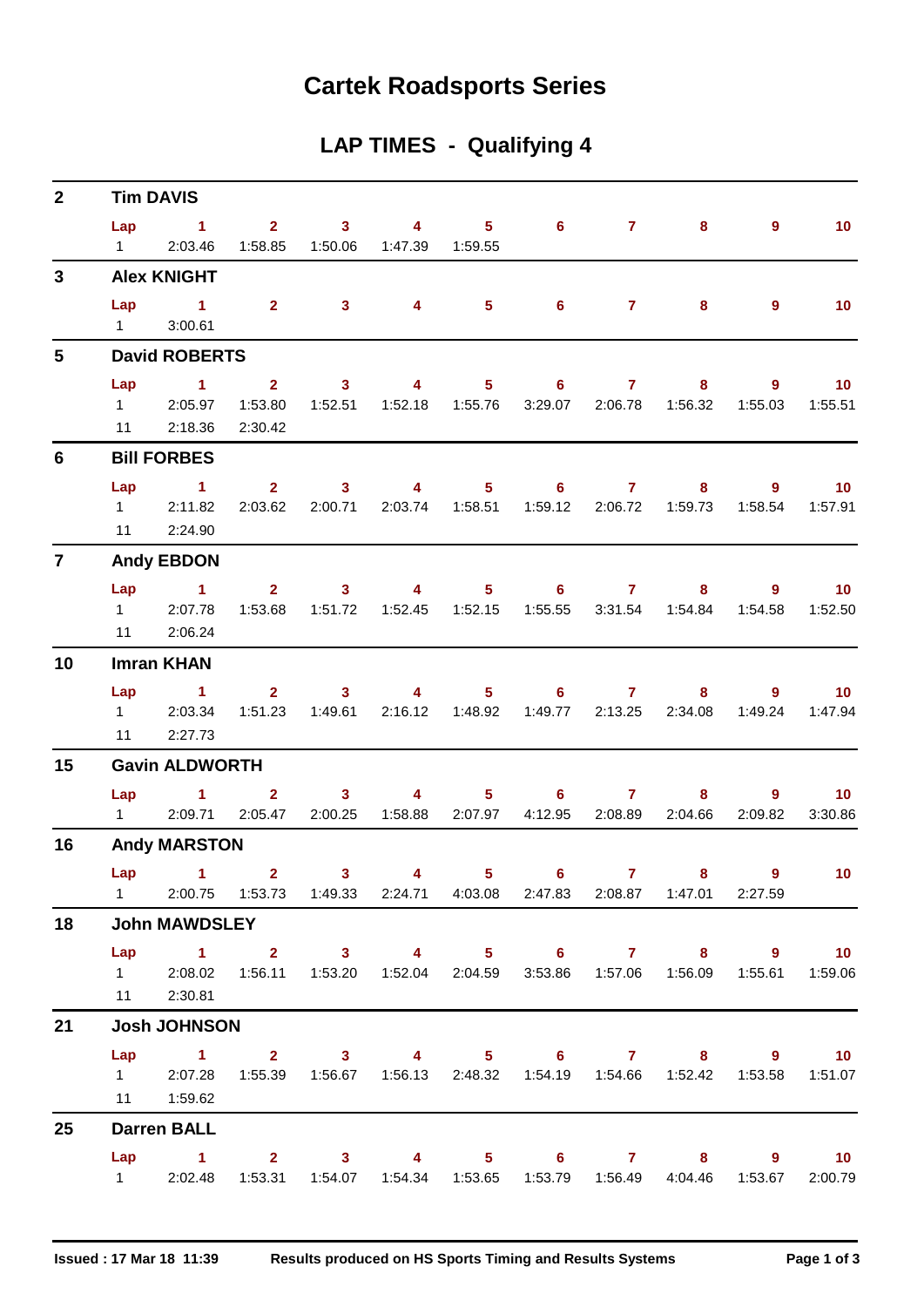| 26 | <b>Ivor MAIRS</b>           |                                                                                                                                 |                    |                            |                                                                                 |                |                                                                  |                 |         |                                       |                                        |  |  |  |
|----|-----------------------------|---------------------------------------------------------------------------------------------------------------------------------|--------------------|----------------------------|---------------------------------------------------------------------------------|----------------|------------------------------------------------------------------|-----------------|---------|---------------------------------------|----------------------------------------|--|--|--|
|    | Lap<br>$1 \quad \Box$<br>11 | $\sim$ $-1$<br>2:19.80<br>2:13.37                                                                                               | 2:11.03<br>2:14.97 | 2:08.44                    | 2 3 4 5 6 7<br>2:09.43 2:06.31                                                  |                |                                                                  | 2:07.86 2:08.63 | 2:05.93 | $9^{\circ}$<br>$8^{\circ}$<br>2:06.31 | $\sim$ 10<br>2:04.52                   |  |  |  |
| 29 |                             | <b>Matthew WEYMOUTH</b>                                                                                                         |                    |                            |                                                                                 |                |                                                                  |                 |         |                                       |                                        |  |  |  |
|    | Lap                         | $\sim$ 1<br>1 2:03.56 1:53.91 1:52.81 1:55.74 1:50.50 2:02.60 4:04.35 1:49.09                                                   | 2 <sup>1</sup>     | $\overline{\phantom{a}}$ 3 |                                                                                 |                | 4 5 6 7                                                          |                 | $8 -$   | $\overline{9}$<br>1:49.83             | $\overline{10}$<br>1:53.60             |  |  |  |
| 31 | <b>Martin JAMES</b>         |                                                                                                                                 |                    |                            |                                                                                 |                |                                                                  |                 |         |                                       |                                        |  |  |  |
|    | Lap                         | $\sim$ $\sim$ 1                                                                                                                 |                    |                            | 2 3 4 5 6 7 8<br>1:47.20  1:48.00  1:46.32  1:49.22  1:49.01  1:48.07  2:01.52  |                |                                                                  |                 |         | $9^{\circ}$                           | $\overline{10}$                        |  |  |  |
| 36 |                             | <b>Sam McKEE</b>                                                                                                                |                    |                            |                                                                                 |                |                                                                  |                 |         |                                       |                                        |  |  |  |
|    | Lap                         | $\sim$ $\sim$ 1<br>1 2:02.54<br>11 2:16.91                                                                                      | 1:56.28            | 1:55.28                    | $2 \qquad 3 \qquad 4 \qquad 5 \qquad 6 \qquad 7 \qquad 8$                       |                | 1:55.19  2:05.22  4:14.13  2:04.04  2:04.30                      |                 |         | 9<br>1:59.31                          | $\sim$ 10<br>2:16.32                   |  |  |  |
| 48 |                             | <b>Mike NASH</b>                                                                                                                |                    |                            |                                                                                 |                |                                                                  |                 |         |                                       |                                        |  |  |  |
|    | Lap                         | $\sim$ 1<br>1 2:13.91 2:12.56 2:10.79 2:19.23 4:33.92 2:02.44 2:01.18 2:00.74                                                   |                    |                            | $2 \qquad 3 \qquad 4$                                                           |                | $5 \t\t 6 \t\t 7$                                                |                 |         | 9<br>$8 - 1$<br>2:11.31               | $\blacksquare$ 10                      |  |  |  |
| 53 |                             | <b>Martyn HATHAWAY</b>                                                                                                          |                    |                            |                                                                                 |                |                                                                  |                 |         |                                       |                                        |  |  |  |
|    |                             | Lap 1 2 3 4 5 6 7 8<br>11 2:02.73                                                                                               | 1:56.00            | 1:55.20                    |                                                                                 |                | 1:54.03  1:54.88  1:54.84  2:00.26  3:14.37                      |                 |         | $9^{\circ}$<br>1:52.06                | $\overline{\phantom{0}}$ 10<br>1:52.26 |  |  |  |
| 59 |                             | <b>Altay ALI</b>                                                                                                                |                    |                            |                                                                                 |                |                                                                  |                 |         |                                       |                                        |  |  |  |
|    | Lap<br>$1 \quad \Box$       | $\sim$ $\sim$ 1<br>2:40.95                                                                                                      |                    | $2 \t 3$                   | $\sim$ 4 and $\sim$                                                             |                | $5 \t\t 6 \t\t 7$<br>1:51.26  1:53.97  1:53.97  1:53.30  1:54.16 |                 |         | $8 - 1$<br>$9^{\circ}$<br>1:53.11     | $\sim$ 10<br>1:51.32                   |  |  |  |
| 61 |                             | 11  1:56.19<br><b>Rob MEREDITH</b>                                                                                              |                    |                            |                                                                                 |                |                                                                  |                 |         |                                       |                                        |  |  |  |
|    |                             | Lap $1$ 2<br>1 2:05.01 1:53.99 1:50.30 1:48.13 1:47.82 1:51.29 1:47.97 1:51.43 1:50.68 1:49.08<br>11  1:48.21  2:15.70  2:30.29 |                    | 3 <sup>7</sup>             | 4                                                                               | 5 <sup>5</sup> | $6^{\circ}$                                                      | $\mathbf{7}$    | 8       | $9^{\circ}$                           | 10                                     |  |  |  |
| 65 |                             | <b>Christopher FELLOWS</b>                                                                                                      |                    |                            |                                                                                 |                |                                                                  |                 |         |                                       |                                        |  |  |  |
|    |                             | Lap 1 2 3 4 5 6 7 8 9 10<br>1 2:08.18 2:02.62 2:02.23 2:07.14 4:12.62 2:14.86 2:14.47 2:15.49                                   |                    |                            |                                                                                 |                |                                                                  |                 |         | 2:24.13                               |                                        |  |  |  |
| 69 |                             | <b>Wayne ROTHWELL</b>                                                                                                           |                    |                            |                                                                                 |                |                                                                  |                 |         |                                       |                                        |  |  |  |
|    |                             | Lap 1 2 3 4 5 6 7 8 9 10<br>1 2:05.56 1:57.17 1:57.17 1:54.55 1:51.27 1:55.12 1:50.82 3:47.01 1:52.26 1:49.05                   |                    |                            |                                                                                 |                |                                                                  |                 |         |                                       |                                        |  |  |  |
| 73 |                             | <b>Michael PARSONS</b>                                                                                                          |                    |                            |                                                                                 |                |                                                                  |                 |         |                                       |                                        |  |  |  |
|    | $1 \quad \Box$              | Lap 1 2 3 4 5 6 7 8 9 10                                                                                                        |                    |                            | 2:07.53  1:58.80  1:56.45  2:02.18  1:58.12  5:00.90  2:06.76  2:05.44  2:05.37 |                |                                                                  |                 |         |                                       | 3:35.96                                |  |  |  |
| 74 |                             | <b>Michael PRICE</b>                                                                                                            |                    |                            |                                                                                 |                |                                                                  |                 |         |                                       |                                        |  |  |  |
|    |                             | Lap 1 2 3 4 5 6 7 8 9 10<br>1 2:02.23 1:56.15 1:47.58 1:59.03 3:26.83 1:44.63 1:48.94 2:35.02 1:46.65 1:52.66                   |                    |                            |                                                                                 |                |                                                                  |                 |         |                                       |                                        |  |  |  |
| 76 |                             | <b>Stuart PYWELL</b>                                                                                                            |                    |                            |                                                                                 |                |                                                                  |                 |         |                                       |                                        |  |  |  |
|    |                             | Lap 1 2 3 4 5 6 7 8<br>1 2:25.09 2:08.57 2:05.18 2:03.61 2:02.32 4:05.32 4:25.59 2:15.90                                        |                    |                            |                                                                                 |                |                                                                  |                 |         | $9^{\circ}$                           | $\sim$ 10                              |  |  |  |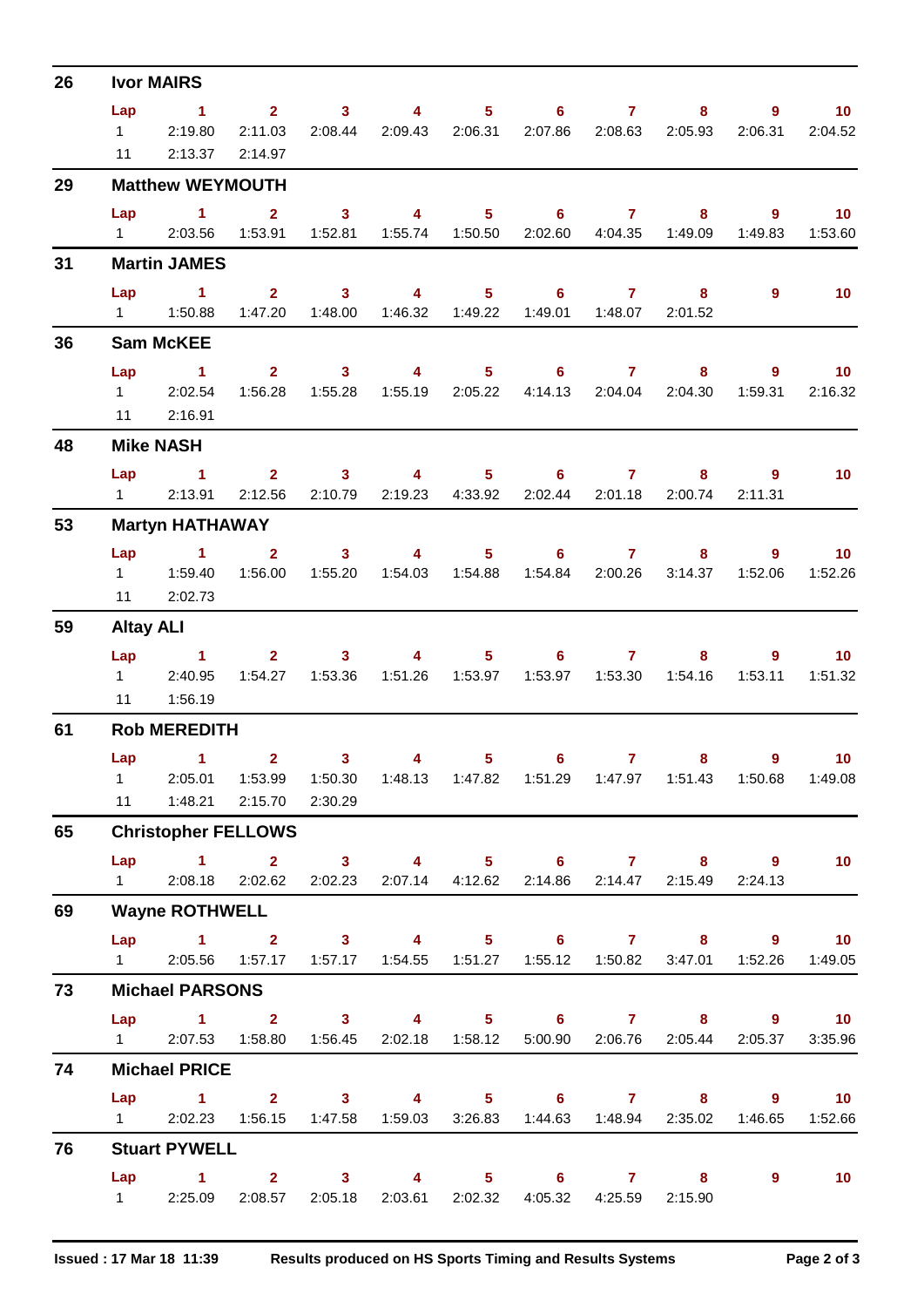| 77  | <b>Wayne STIRLING PARKER</b>                   |                                                                                                 |                                                                                          |                         |                                  |                  |                            |                  |                                       |                |                              |  |  |  |
|-----|------------------------------------------------|-------------------------------------------------------------------------------------------------|------------------------------------------------------------------------------------------|-------------------------|----------------------------------|------------------|----------------------------|------------------|---------------------------------------|----------------|------------------------------|--|--|--|
|     | Lap                                            | $\sim$ 1                                                                                        | $\mathbf{2}$                                                                             | $\mathbf{3}$            | 4                                | $5 -$            | $\overline{\phantom{a}}$ 6 | $\mathbf{7}$     | 8                                     | $\overline{9}$ | 10                           |  |  |  |
|     | $1 \quad \Box$                                 | 2:36.89                                                                                         | 2:24.57                                                                                  | 2:21.09                 | 2:19.23                          | 2:29.05          | 4:20.43                    | 2:07.19          | 2:07.71                               | 2:15.35        | 2:16.16                      |  |  |  |
| 80  |                                                | <b>Michael WATSON</b>                                                                           |                                                                                          |                         |                                  |                  |                            |                  |                                       |                |                              |  |  |  |
|     | $1 \qquad \qquad$                              | Lap 1<br>2:02.64                                                                                | $\overline{2}$<br>2:00.58                                                                | $\overline{\mathbf{3}}$ | $\overline{\mathbf{4}}$          | $5 -$            | $6^{\circ}$                | $\overline{7}$   | 8                                     | $\overline{9}$ | 10                           |  |  |  |
| 84  | <b>Leon BIDGWAY</b>                            |                                                                                                 |                                                                                          |                         |                                  |                  |                            |                  |                                       |                |                              |  |  |  |
|     | Lap                                            | $\blacktriangleleft$                                                                            | 2 <sup>1</sup>                                                                           | $\mathbf{3}$            | $\overline{4}$                   | 5 <sup>1</sup>   | 6                          |                  | $7 \quad \overline{\phantom{1}}$<br>8 | $\overline{9}$ | 10                           |  |  |  |
|     |                                                | 1 2:03.59                                                                                       |                                                                                          | 1:53.43  1:50.50        |                                  |                  |                            |                  | 2:00.39  4:09.77  1:47.09             | 1:50.83        | 1:54.99                      |  |  |  |
| 87  | 11                                             | 3:32.40<br><b>Andrew WINCHESTER</b>                                                             |                                                                                          |                         |                                  |                  |                            |                  |                                       |                |                              |  |  |  |
|     | Lap                                            | $\sim$ $\sim$ 1                                                                                 | $\mathbf{2}$                                                                             | 3 <sup>1</sup>          | $\overline{\mathbf{4}}$          |                  | $5 \t\t 6$                 | $\overline{7}$   | 8                                     | 9              | $\blacksquare$ 10            |  |  |  |
|     | $1 \quad \Box$                                 | 1:56.91                                                                                         | 1:53.03                                                                                  | 1:51.97                 |                                  | 2:10.87  1:50.57 | 1:54.97                    | 3:41.99          | 1:51.49                               | 1:55.33        | 2:02.42                      |  |  |  |
| 88  |                                                | <b>Giles LOCK</b>                                                                               |                                                                                          |                         |                                  |                  |                            |                  |                                       |                |                              |  |  |  |
|     | Lap                                            | $\sim$ $-1$                                                                                     | $2^{\circ}$                                                                              | $\overline{\mathbf{3}}$ | $\overline{\mathbf{4}}$          | $5 -$            |                            | $6 \overline{7}$ | 8                                     | $\overline{9}$ | $\overline{10}$              |  |  |  |
|     | $1 \quad \Box$                                 | 2:13.86                                                                                         | 2:03.44                                                                                  | 2:04.29                 | 2:04.06                          | 2:01.89          | 2:08.69                    | 3:59.32          | 2:05.40                               | 2:06.79        | 2:23.19                      |  |  |  |
|     | 11                                             | 2:32.01                                                                                         |                                                                                          |                         |                                  |                  |                            |                  |                                       |                |                              |  |  |  |
| 90  |                                                | <b>Ben ABBITT</b>                                                                               |                                                                                          |                         |                                  |                  |                            |                  |                                       |                |                              |  |  |  |
|     | Lap<br>$1 \quad \Box$                          | $\sim$ 1.<br>2:26.10                                                                            | 2:18.30                                                                                  | 2:14.41                 | $2 \qquad 3 \qquad 4$<br>2:13.50 | 2:15.21          | $5 \t\t 6 \t\t 7$          | 3:35.17 2:02.05  | 8<br>2:00.59                          | 9<br>2:01.33   | $\blacksquare$ 10<br>2:14.15 |  |  |  |
|     | 11                                             | 2:24.39                                                                                         |                                                                                          |                         |                                  |                  |                            |                  |                                       |                |                              |  |  |  |
| 91  | <b>Robert HARRISON</b>                         |                                                                                                 |                                                                                          |                         |                                  |                  |                            |                  |                                       |                |                              |  |  |  |
|     | Lap                                            | $\sim$ 1                                                                                        | $\mathbf{2}$                                                                             | 3 <sup>1</sup>          | $\overline{4}$                   | 5 <sub>5</sub>   | 6                          | $\overline{7}$   | 8                                     | 9              | 10 <sup>°</sup>              |  |  |  |
|     | $1 \quad$                                      | 1:56.02<br>2:05.73                                                                              | 1:54.75                                                                                  | 1:54.13                 |                                  | 1:54.90  1:56.96 | 3:04.13                    |                  |                                       | 1:54.00        | 1:56.50                      |  |  |  |
| 93  | $11 -$<br><b>Russel TAMPLIN</b>                |                                                                                                 |                                                                                          |                         |                                  |                  |                            |                  |                                       |                |                              |  |  |  |
|     | Lap                                            | $\blacksquare$                                                                                  | $\mathbf{2}$                                                                             | $\mathbf{3}$            | 4                                | 5                | 6                          | $\mathbf{7}$     | 8                                     | 9              | 10 <sup>°</sup>              |  |  |  |
|     | $1 \quad \Box$                                 |                                                                                                 | 2:10.79  2:04.10  2:00.70  1:59.47  1:58.61  2:00.16  1:57.07  1:58.02  1:56.54  1:58.66 |                         |                                  |                  |                            |                  |                                       |                |                              |  |  |  |
|     |                                                | 11  2:03.11                                                                                     |                                                                                          |                         |                                  |                  |                            |                  |                                       |                |                              |  |  |  |
| 98  |                                                | <b>Stephen CUNNIFFE</b>                                                                         |                                                                                          |                         |                                  |                  |                            |                  |                                       |                |                              |  |  |  |
|     |                                                | Lap 1 2 3 4 5 6 7 8 9 10                                                                        |                                                                                          |                         |                                  |                  |                            |                  |                                       |                |                              |  |  |  |
|     |                                                | 1 2:14.28 1:59.21 1:53.07 1:58.91 3:30.39 1:53.87 1:53.29 1:51.34 1:56.62 1:55.59<br>11 3:38.82 |                                                                                          |                         |                                  |                  |                            |                  |                                       |                |                              |  |  |  |
| 99  |                                                | <b>Guy COLCLOUGH</b>                                                                            |                                                                                          |                         |                                  |                  |                            |                  |                                       |                |                              |  |  |  |
|     |                                                | Lap 1 2 3 4 5 6 7 8 9 10                                                                        |                                                                                          |                         |                                  |                  |                            |                  |                                       |                |                              |  |  |  |
|     |                                                | 1 2:07.40 1:57.08 1:53.67 1:55.47 1:50.02 1:51.32 3:37.15 2:00.58 1:50.80 1:48.39               |                                                                                          |                         |                                  |                  |                            |                  |                                       |                |                              |  |  |  |
| 125 | <b>Russell CLARKE</b>                          |                                                                                                 |                                                                                          |                         |                                  |                  |                            |                  |                                       |                |                              |  |  |  |
|     | Lap                                            | 1 2 3 4 5 6 7 8 9                                                                               |                                                                                          |                         |                                  |                  |                            |                  |                                       |                | $\sim$ 10                    |  |  |  |
|     |                                                | 1 2:02.88 1:53.15 1:51.97 1:52.62 1:53.44 1:52.69 1:51.71 2:07.44                               |                                                                                          |                         |                                  |                  |                            |                  |                                       |                |                              |  |  |  |
| 131 | <b>David SHEAD</b><br>Lap 1 2 3 4 5 6 7 8 9 10 |                                                                                                 |                                                                                          |                         |                                  |                  |                            |                  |                                       |                |                              |  |  |  |
|     |                                                | 1 2:04.76 1:58.51 1:59.97 2:07.06 3:17.72 1:58.35 1:55.71 1:56.05                               |                                                                                          |                         |                                  |                  |                            |                  |                                       | 1:56.97        | 2:08.05                      |  |  |  |
| 165 |                                                | <b>Andrew STACEY</b>                                                                            |                                                                                          |                         |                                  |                  |                            |                  |                                       |                |                              |  |  |  |
|     |                                                | Lap 1 2 3 4 5 6 7 8                                                                             |                                                                                          |                         |                                  |                  |                            |                  |                                       | 9              | $\sim$ 10                    |  |  |  |
|     |                                                | 1   1:56.88   1:54.76   1:53.12   6:04.93   1:56.94   1:56.89   1:55.03   1:57.03               |                                                                                          |                         |                                  |                  |                            |                  |                                       |                |                              |  |  |  |